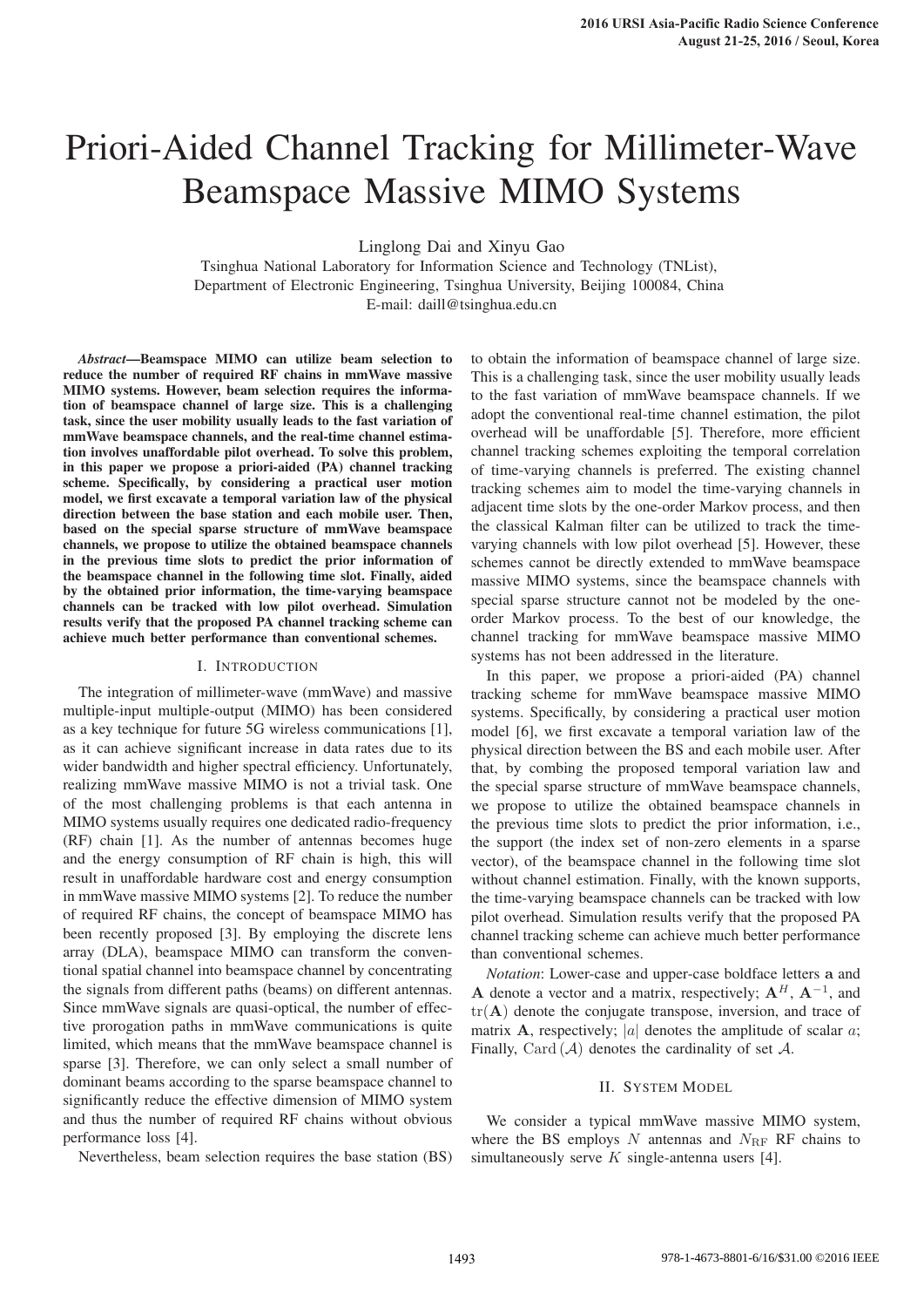

Fig. 1. Comparison of MIMO system architectures: (a) traditional MIMO in the spatial domain; (b) beamspace MIMO.

#### *A. Traditional MIMO in the spatial domain*

As shown in Fig. 1 (a), for traditional MIMO in the spatial domain, the  $K \times 1$  received signal vector y for all K users in the downlink can be presented by

$$
\mathbf{y} = \mathbf{H}^H \mathbf{P} \mathbf{s} + \mathbf{n},\tag{1}
$$

where  $\mathbf{H} = [\mathbf{h}_1, \mathbf{h}_2, \cdots, \mathbf{h}_K]$  is the channel matrix,  $\mathbf{h}_k$  of size  $N \times 1$  is the channel vector between the BS and the kth user as will be discussed in details later, **s** of size  $K \times 1$  is the signal vector for all K users with normalized power  $\mathbb{E} (\mathbf{ss}^H) = \mathbf{I}_K$ , **P** of size  $N \times K$  is the precoding matrix with the transmit power constraint  $\text{tr}(\mathbf{P}\mathbf{P}^H) \le \rho$ ,  $\mathbf{n} \sim \mathcal{CN}(0, \sigma^2 \mathbf{I}_K)$  is the  $K \times 1$  additive white Gaussian noise vector.

Next, we will introduce the channel vector  $h_k$  of the kth user. In this paper, we adopt the widely used Saleh-Valenzuela channel model for mmWave communications as [2]–[4]

$$
\mathbf{h}_{k} = \beta_{k}^{(0)} \mathbf{a}\left(\psi_{k}^{(0)}\right) + \sum_{i=1}^{L} \beta_{k}^{(i)} \mathbf{a}\left(\psi_{k}^{(i)}\right), \tag{2}
$$

where  $\beta_k^{(0)}$ **a**  $(\psi_k^{(0)})$  is the line-of-sight (LoS) component of the kth user with  $\beta_k^{(0)}$  presenting the complex gain and  $\psi_k^{(0)}$  denoting the spatial direction,  $\beta_k^{(i)}$  **a**  $(\psi_k^{(i)})$  for  $1 \leq i \leq L$  is the *i*th non-line-of-sight (NLoS) component of the  $k$ th user, and  $L$  is the total number of N-LoS components,  $\mathbf{a}(\psi)$  is the  $N \times 1$  array steering vector. For the typical uniform linear array (ULA) with  $N$ antennas, we have  $\mathbf{a}(\psi) = \frac{1}{\sqrt{N}} \left[ e^{-j2\pi \psi m} \right]_{m \in \mathcal{I}(N)}$ , where  $\mathcal{I}(N) = \{l - (N-1)/2, l = 0, 1, \cdots, N-1\}$ . The spatial direction is defined as  $\psi \stackrel{\Delta}{=} \frac{d}{\lambda} \sin \theta$  [3], where  $\theta$  is the physical direction,  $\lambda$  is the signal wavelength, and d is the antenna spacing satisfying  $d = \lambda/2$ . Note that the scattering at mmWave frequencies induces more than 20 dB attenuation [1]. Thus, we mainly consider the channel with the LoS component as  $h_k = \beta_k \mathbf{a} \left( \psi_k \right)$ , where the subscript (0) is omitted.

#### *B. Beamspace MIMO*

The conventional spatial channel (2) can be transformed to the beamspace channel by a carefully designed DLA [3] in beamspace MIMO systems as shown in Fig. 1 (b). Essentially, such DLA plays the role of an  $N \times N$  spatial discrete fourier transform matrix **U**, which contains the array steering vectors of  $N$  orthogonal directions covering the entire space as  $\mathbf{U} = \left[ \mathbf{a} \left( \bar{\psi}_1 \right), \mathbf{a} \left( \bar{\psi}_2 \right), \cdots, \mathbf{a} \left( \bar{\psi}_N \right) \right]^H$ , where  $\bar{\psi}_n = \frac{1}{N} \left( n - \frac{N+1}{2} \right)$  for  $n = 1, 2, \dots, N$  are the spatial directions pre-defined by DLA. Then, according to Fig. 1 (b), the system model of mmWave beamspace massive MIMO is

$$
\tilde{\mathbf{y}} = \mathbf{H}^H \mathbf{U}^H \mathbf{P} \mathbf{s} + \mathbf{n} = \tilde{\mathbf{H}}^H \mathbf{P} \mathbf{s} + \mathbf{n},\tag{3}
$$

where  $\tilde{v}$  is the received signal vector in the beamspace, and the beamspace channel  $\hat{H}$  is defined as

$$
\tilde{\mathbf{H}} = \left[ \tilde{\mathbf{h}}_1, \tilde{\mathbf{h}}_2, \cdots, \tilde{\mathbf{h}}_K \right] = \mathbf{U} \mathbf{H} = \left[ \mathbf{U} \mathbf{h}_1, \mathbf{U} \mathbf{h}_2, \cdots, \mathbf{U} \mathbf{h}_K \right], \tag{4}
$$

where  $\mathbf{h}_k$  is the beamspace channel of the kth user. Since almost only LoS component can be used for reliable high-rate transmission in mmWave communications [1], the beamspace channel  $\tilde{H}$  ( $\tilde{h}_k$ ) at mmWave frequencies enjoys a sparse structure [3]. Therefore, we can select only a small number of dominant beams to reduce the effective dimension of MIMO system without obvious performance loss as  $\tilde{\mathbf{y}} \approx \tilde{\mathbf{H}}_r^H \mathbf{P}_r \mathbf{s} + \mathbf{n}$ , where  $\tilde{\mathbf{H}}_{\text{r}} = \tilde{\mathbf{H}}(l, :)_{l \in \mathcal{B}}$ , B contains the indices of selected beams,  $P_r$  is the dimension-reduced digital precoding matrix. As the dimension of  $P_r$  is much smaller than that of  $P$ in (1), beamspace MIMO can significantly reduce the number of required RF chains as shown in Fig. 1 (b).

### III. BEAMSPACE CHANNEL TRACKING

In this section, we first excavate a temporal variation law of the physical direction of each mobile user. Then, we propose to use the physical direction to obtain the support of sparse beamspace channel without channel estimation. Finally, a PA channel tracking scheme is proposed.

#### *A. Temporal variation law of the physical direction*

Our target is to track the beamspace channel  $\tilde{\mathbf{h}}_k$  of user k. As shown in (2)-(4), for  $\tilde{\mathbf{h}}_k$ , the physical direction  $\theta_k$  (or the spatial direction  $\psi_k$ ) of LoS component is a crucial parameter. If we can exploit the temporal variation law of the physical direction,  $\mathbf{h}_k$  can be tracked with low pilot overhead

To this end, we consider a linear user motion model<sup>1</sup>, and the geometrical relationship between the DLA and the kth mobile user can be presented by Fig. 2, where  $r_k(t)$  and  $\theta_k(t)$ are the distance and physical direction between the DLA and the kth user at the tth time slot, respectively;  $T$  is the time slot interval;  $v_k$  and  $\varphi_k$  are the speed and motion direction of the kth user, respectively, which are unknown but not time-varying as we consider that each user moves linearly and uniformly in the linear user motion model. We define a motion state vector  $\mathbf{m}_k(t) \stackrel{\Delta}{=} [\theta_k(t), \lambda_k(t), \varphi_k]^T$  to describe the motion feature

<sup>&</sup>lt;sup>1</sup>In Section III-C, we will show that the proposed PA channel tracking scheme can be also employed for nonlinear user motion model.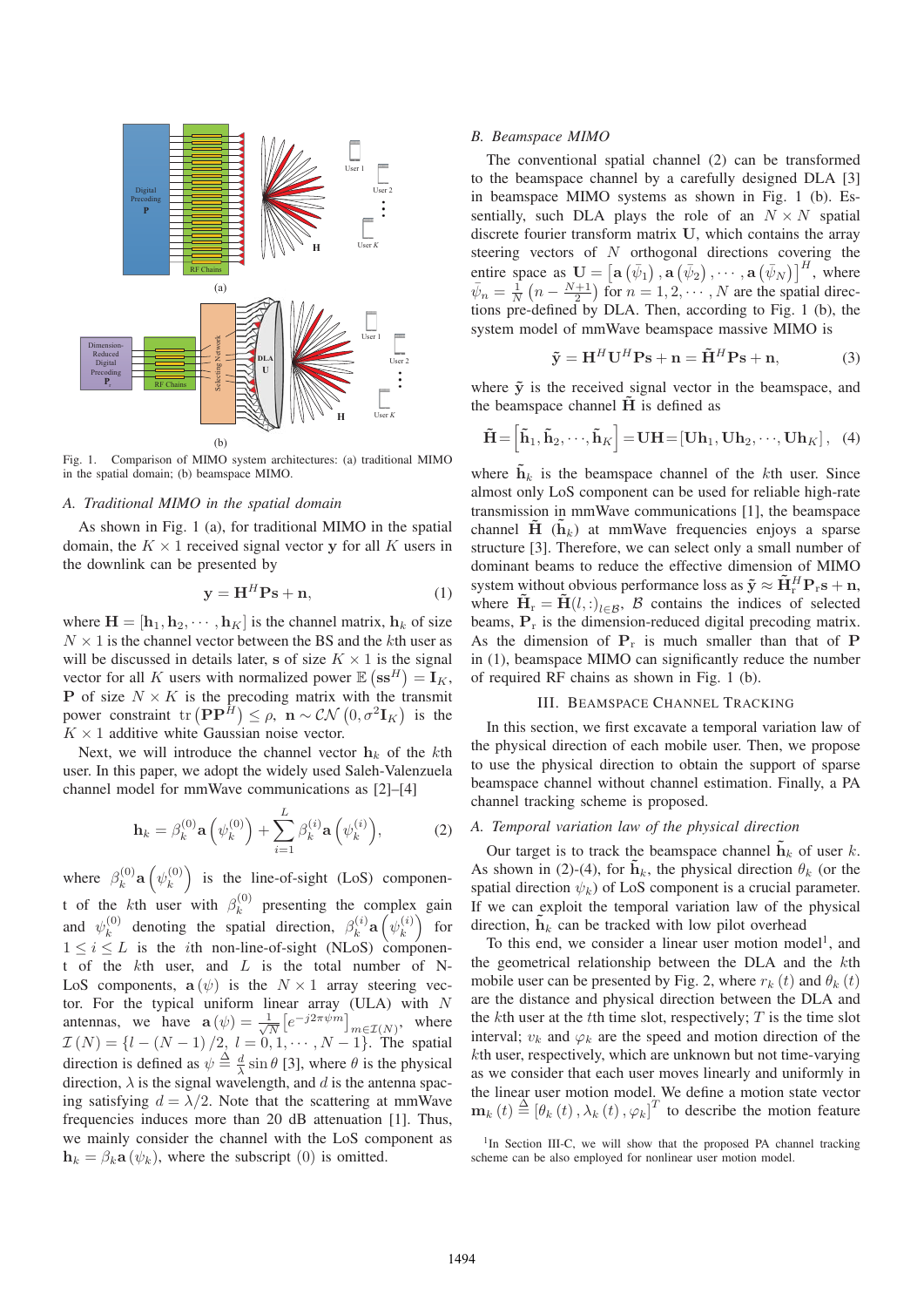

Fig. 2. Geometrical relationship between the DLA and the kth user.

of user k in time slot t, where  $\lambda_k(t) \triangleq \frac{v_k}{r_k(t)}$  can be regarded as the angular speed. Then, we have the following Lemma 1.

**Lemma 1.** *The relationship between*  $\mathbf{m}_k(t)$  *and*  $\mathbf{m}_k(t+1)$ *can be presented as*

$$
\mathbf{m}_{k}(t+1) = \Theta\left(\mathbf{m}_{k}(t)\right)
$$
\n
$$
= \begin{bmatrix}\n\arctan\left\{\frac{\sin[\theta_{k}(t)] + T\lambda_{k}(t)\cos\varphi_{k}}{\cos[\theta_{k}(t)] + T\lambda_{k}(t)\sin\varphi_{k}}\right\} \\
\frac{\lambda_{k}(t)}{\sqrt{1 + 2T\lambda_{k}(t)\sin[\theta_{k}(t) + \varphi_{k}] + T^{2}\lambda_{k}^{2}(t)}}\n\end{bmatrix},
$$
\n(5)

*where*  $\Theta(\mathbf{m}_k(t))$  *is a function of*  $\mathbf{m}_k(t)$ *.* 

*Proof:* See [6].

Our next task is to reformulate  $\lambda_k(t)$  and  $\varphi_k$  in  $\mathbf{m}_k(t)$  by the physical direction. To this end, we can observe the triangles OAB and OAC in Fig. 2. Then, by using the law of sine, we have the following two groups of equations as

$$
\begin{cases}\n\lambda_{k}\left(t+1\right) = \frac{v_{k}}{d_{k}\left(t+1\right)} = \frac{\sin[\theta_{k}\left(t+1\right) - \theta_{k}\left(t\right)]}{T\cos[\theta_{k}\left(t\right) + \varphi_{k}]}\n\lambda_{k}\left(t\right) = \frac{v_{k}}{d_{k}\left(t\right)} = \frac{\sin[\theta_{k}\left(t+1\right) - \theta_{k}\left(t\right)]}{T\cos[\theta_{k}\left(t+1\right) + \varphi_{k}]}\n\end{cases}\n\tag{6}
$$
\n
$$
\begin{cases}\n\lambda_{k}\left(t+2\right) = \frac{v_{k}}{r_{k}\left(t+2\right)} = \frac{\sin[\theta_{k}\left(t+2\right) - \theta_{k}\left(t\right)]}{2T\cos[\theta_{k}\left(t\right) + \varphi_{k}]}\n\lambda_{k}\left(t\right) = \frac{v_{k}}{r_{k}\left(t\right)} = \frac{\sin[\theta_{k}\left(t+2\right) - \theta_{k}\left(t\right)]}{2T\cos[\theta_{k}\left(t+2\right) + \varphi_{k}]}\n\end{cases}\n\tag{7}
$$

According to (6) and (7), we have

$$
\lambda_{k}\left(t+2\right) = \frac{\sin\left[\theta_{k}\left(t+2\right) - \theta_{k}\left(t\right)\right]}{2T\cos\left[\theta_{k}\left(t\right) + \varphi_{k}\right]},\tag{8}
$$

$$
\varphi_k = \frac{2a_k \cos\left[\theta_k \left(t+2\right)\right] - b_k \cos\left[\theta_k \left(t+1\right)\right]}{2a_k \sin\left[\theta_k \left(t+2\right)\right] - b_k \sin\left[\theta_k \left(t+1\right)\right]},\tag{9}
$$

where we define  $a_k \triangleq \sin \left[\theta_k \left(t+1\right) - \theta_k \left(t\right)\right]$  and  $b_k \triangleq \sin [\theta_k (t+2) - \theta_k (t)]$ . Based on (8), (9), and **Lemma** 1, we can conclude that once we have estimated the physical directions in time slots t,  $(t + 1)$ , and  $(t + 2)$ , the physical direction in the following time slot  $(t+3)$  can be predicted in advance without channel estimation.

#### *B. The support of beamspace channel*

In this subsection, we propose to use the physical direction to obtain the support of beamspace channel without channel estimation. This is achieved by exploiting the special sparse structure of mmWave beamspace channels, which is proved by the following Lemma 2.



Fig. 3. The normalized amplitude distribution of the elements in  $\tilde{\mathbf{h}}_k$ .

**Lemma 2.** *Consider the beamspace channel*  $\tilde{\mathbf{h}}_k$  *of user* k, and *assume* V *is an even integer without loss of generality. The ratio between the power*  $P_V$  *of*  $V$  *strongest elements of*  $\mathbf{h}_k$ and the total channel power  $P_T$  can be lower-bounded by

$$
\frac{P_V}{P_T} \ge \frac{2}{N^2} \sum_{i=1}^{V/2} \frac{1}{\sin^2\left(\frac{(2i-1)\pi}{2N}\right)}.\tag{10}
$$

*Moreover, once the position*  $n_k^*$  *of the strongest element of*  $\tilde{\mathbf{h}}_k$  *is determined, the other*  $\tilde{V} - 1$  *strongest elements will uniformly locate around it with the interval* 1/N*.*

*Proof:* Based on (2)-(4), the beamspace channel  $\tilde{\mathbf{h}}_k$  can be presented as  $\mathbf{\tilde{h}}_k = \beta_k \left[ \Upsilon \left( \bar{\psi}_1 - \psi_k \right), \cdots, \Upsilon \left( \bar{\psi}_N - \psi_k \right) \right]^H$ , where  $\Upsilon(x) \triangleq \frac{\sin N \pi x}{N \sin \pi x}$ . Fig. 3 shows the normalized amplitude (without  $\beta_k$ ) distribution of the elements in  $\tilde{\mathbf{h}}_k$ , where the set of red dash lines (or blue dot dash lines) presents the spatial directions  $\bar{\psi}_n = \frac{1}{N} \left( n - \frac{N+1}{2} \right)$  for  $n = 1, 2, \dots, N$ pre-defined by DLA. From Fig. 3, we can observe that when the practical spatial direction  $\psi_k$  exactly equals to one predefined spatial direction, there is only one strongest element containing all the power of  $\tilde{\mathbf{h}}_k$ , which is the best case. In contrast, the worst case will happen when the distance between  $\psi_k$  and one pre-defined spatial direction is equal to  $1/2N$ . In this case, the power  $P_V$  of V strongest elements of  $\mathbf{h}_k$  is

$$
P_V = \frac{2\beta_k^2}{N^2} \sum_{i=1}^{V/2} \frac{1}{\sin^2\left(\frac{(2i-1)\pi}{2N}\right)}.\tag{11}
$$

According to (11) and the fact that the total channel power  $P_T$ is normalized to  $\beta_k^2$ , we can conclude that  $P_V/P_T$  is lowerbounded by (10). Moreover, as we can also observe from Fig. 3, once the position  $n_k^*$  of the strongest element of  $\tilde{\mathbf{h}}_k$  is determined, the other  $V - 1$  strongest elements will uniformly locate around it with the interval 1/N.

From Lemma 2, we can derive two conclusions. The first one is that  $\mathbf{h}_k$  can be considered as a sparse vector, since the most power of  $\mathbf{h}_k$  is focused on a small number of dominant elements. For example, when  $N = 256$  and  $V = 16$ , the lowerbound of  $P_V/P_T$  is about 98%. The second one is that the support of  $\tilde{\mathbf{h}}_k$  can be uniquely determined by  $n_k^*$  as

$$
\operatorname{supp}\left(\tilde{\mathbf{h}}_{k}\right) = \operatorname{mod} N\left\{n_{k}^{*} - \frac{V}{2}, \cdots, n_{k}^{*} + \frac{V-2}{2}\right\}, \quad (12)
$$

where Card  $(\text{supp}(\tilde{\mathbf{h}}_k)) = V$ , and  $\text{mod}_N(\cdot)$  is the modulo operation with respect to  $N$ , which guarantees that all indices in supp  $(\tilde{\mathbf{h}}_k)$  belong to  $\{1, 2, \cdots, N\}$ .